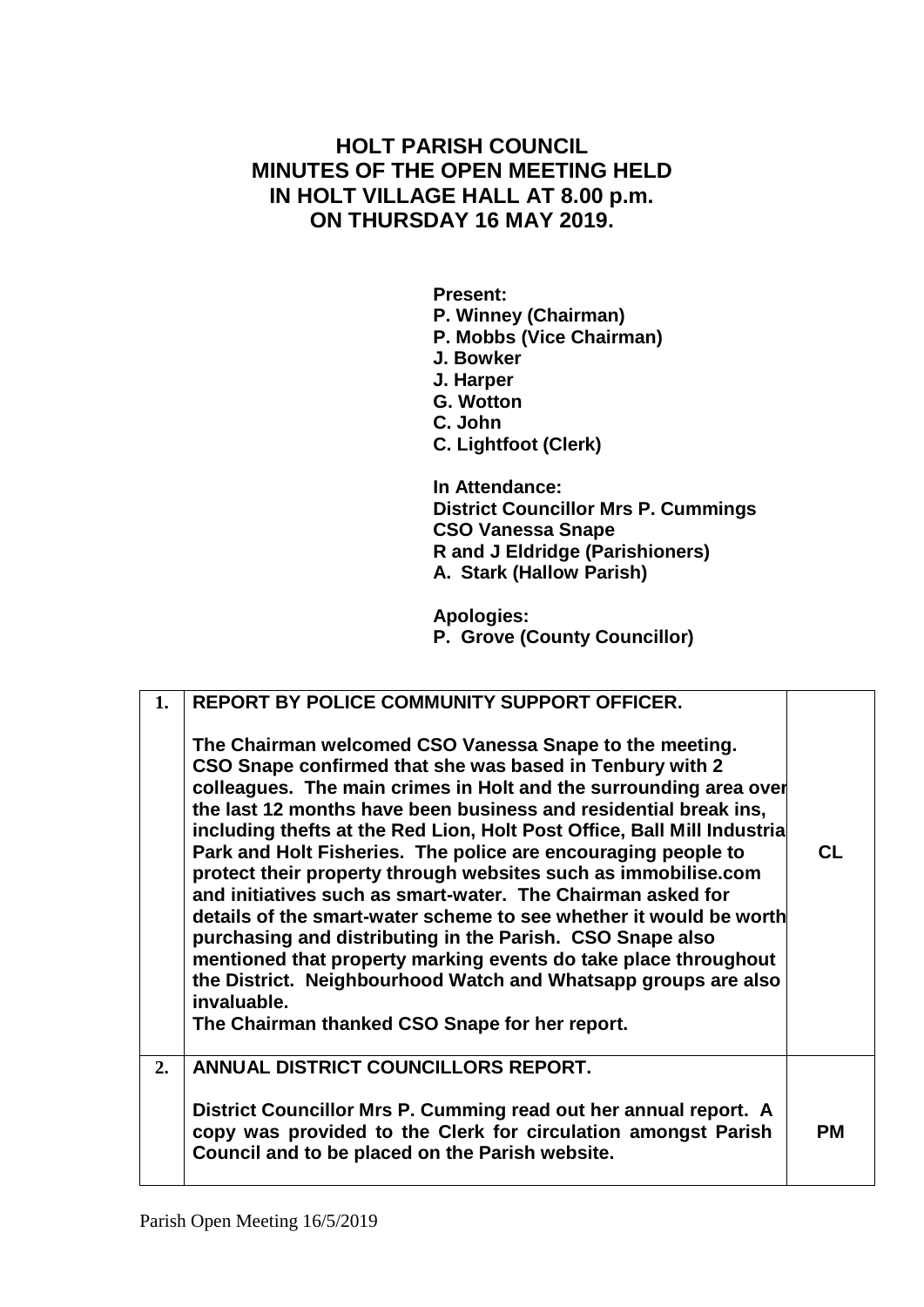| 3. | <b>ANNUAL COUNTY COUNCILLOR'S REPORT</b>                                                                                                                                                                                                                                                                                                                                                                                                                                                                                                                                                                                                                                                                                                                                                                                                                                                                                                                                                                                                      |           |
|----|-----------------------------------------------------------------------------------------------------------------------------------------------------------------------------------------------------------------------------------------------------------------------------------------------------------------------------------------------------------------------------------------------------------------------------------------------------------------------------------------------------------------------------------------------------------------------------------------------------------------------------------------------------------------------------------------------------------------------------------------------------------------------------------------------------------------------------------------------------------------------------------------------------------------------------------------------------------------------------------------------------------------------------------------------|-----------|
|    | The Clerk reported that County Councillor Mr P. Grove was unable<br>to attend the Meeting due to purdah and summarised the annual<br>report he had submitted. It was agreed that the report would be<br>placed on the Parish website.                                                                                                                                                                                                                                                                                                                                                                                                                                                                                                                                                                                                                                                                                                                                                                                                         |           |
| 4. | <b>REPORT ON PARISH MATTERS</b>                                                                                                                                                                                                                                                                                                                                                                                                                                                                                                                                                                                                                                                                                                                                                                                                                                                                                                                                                                                                               |           |
|    | The Chairman, thanked members of the Parish Council and the<br>Clerk for their work over the last year and gave a summary of the<br>main activities of Parish Council over the last 12 months.                                                                                                                                                                                                                                                                                                                                                                                                                                                                                                                                                                                                                                                                                                                                                                                                                                                |           |
| 5. | FINANCIAL SUMMARIES AND OTHER FINANCIAL INFORMATION<br>FOR YEAR ENDED 31 MARCH 2019.                                                                                                                                                                                                                                                                                                                                                                                                                                                                                                                                                                                                                                                                                                                                                                                                                                                                                                                                                          |           |
|    | The Clerk presented the Financial Summary for the year ended 31<br>March 2019 and explained that copies of the accounts were<br>available to view on request.                                                                                                                                                                                                                                                                                                                                                                                                                                                                                                                                                                                                                                                                                                                                                                                                                                                                                 |           |
| 6. | <b>QUESTIONS</b>                                                                                                                                                                                                                                                                                                                                                                                                                                                                                                                                                                                                                                                                                                                                                                                                                                                                                                                                                                                                                              |           |
|    | The Chairman welcomed Parishioners R and J Eldridge to the<br>Meeting. They explained that they lived at The Lodge house at the<br>end of Holt Castle lane and had concerns re the number of traffic<br>accidents that had occurred at this location. Vehicles are slowing<br>down to turn up Holt Castle lane and other vehicles are failing to<br>see them or slow down in time causing accidents. There have been<br>two serious incidents attended by police and ambulances in the<br>last 12 months. The situation has been alleviated a little by grass<br>cutting improving the site line but this needs to be carried out<br>regularly. In addition clearer signs are needed which should be<br>situated further away from the junction to give advance warning of<br>the turning. A review of the speed limit at this location also needs<br>to take place as in the opinion of the residents 40mph would be<br>more appropriate. Parish Council listened to all the concerns and<br>agreed to raise the issue with County Highways. | <b>CL</b> |
|    | The Chairman welcomed A. Stark from Hallow Parish to the<br>Meeting. A. Stark gave a summary of the current preparations for<br>Holt Summer Fayre to be held on Sunday 2 June 2019 – in summary<br>36 stalls, 25 games/activities, 60 vintage vehicles, food and<br>animals.<br>Parish Council agreed to help with advertising the event through<br>posters and flyers.                                                                                                                                                                                                                                                                                                                                                                                                                                                                                                                                                                                                                                                                       |           |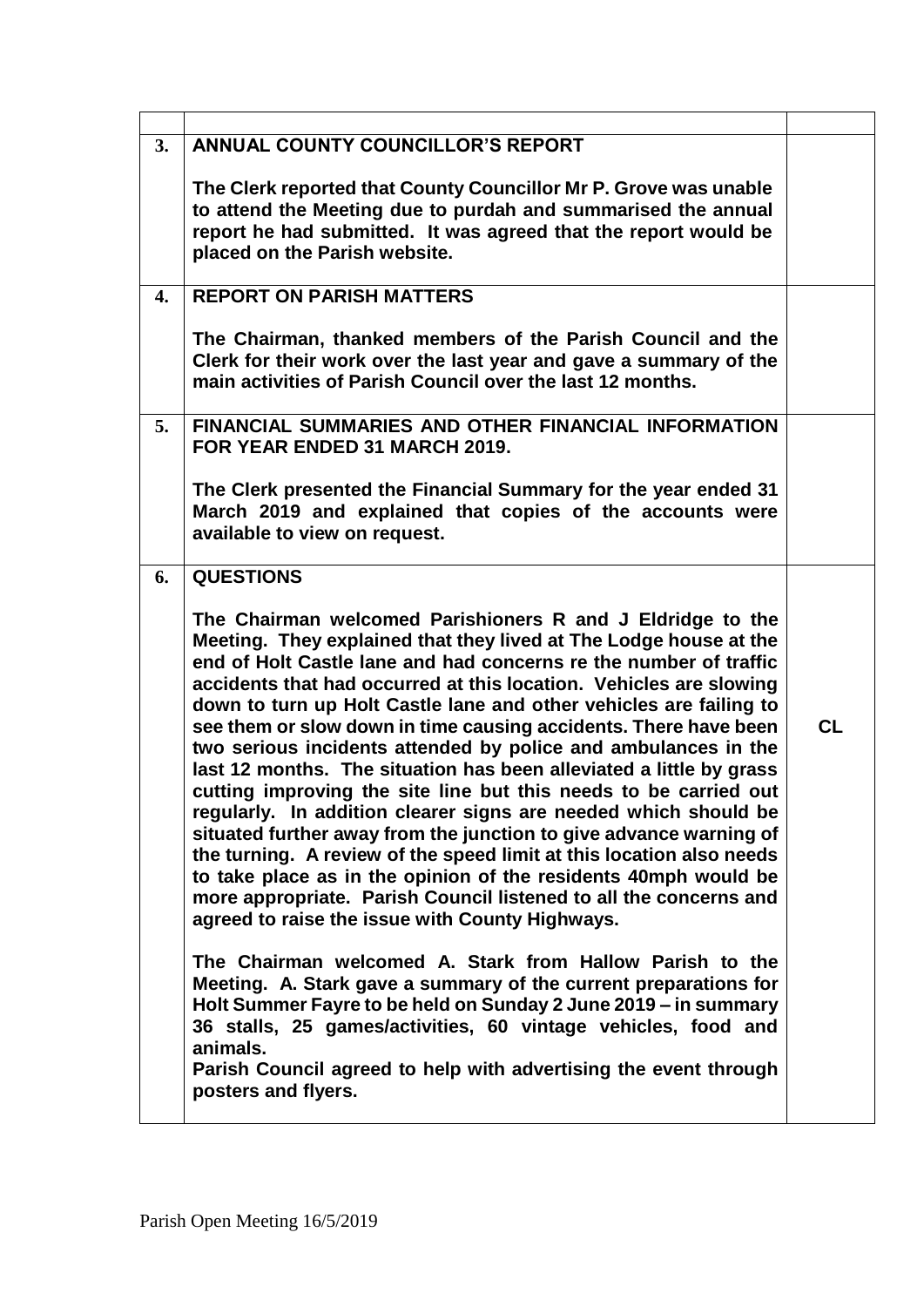## **County Councillor Phil Grove Annual Report**

Parish Council Annual meetings.

!2 month review,

**2018/2019 REVIEW**

## **Econmic Deveploment**

Work on the new **Worcestershire Parkway** Railway Station is continuing apace with external steelworks and glazing substantially completed on the station building. Currently work is concentrated on platform installation and paving the car park and the landscaping and planting around the site.

The station is set for an opening at the end of this year.

Worcestershire has been successful in its bid for Government funding to test and explore **5G connectivity**. 5G is the next generation of mobile technology. When it becomes available in the UK, 5G is expected to have a profound impact on the way people live their lives. As many as 1.4 billion 5G connections are predicted by 2025, as well as a host of new technologies not yet imagined.

•

The Worcestershire 5G consortium, led by the County Council and Worcestershire LEP launched the first-ever British 5G factory trials at the Worcester Bosch factory earlier this week.

Railway history has been made with the launch of electric trains at **Bromsgrove Station**. The first-ever electric service departed at 9.07am from platform 11a of Birmingham New Street Station on July 29, with electric train number 323202 heading to Bromsgrove. Due to this electrification there will now be up to five trains per hour to and from Birmingham New Street during peak times and between two and four trains per hour during off-peak times. This represents a major uplift in the number of trains serving Bromsgrove from 45 to 132 on weekdays.

•

•

Works are now underway on the final phase (4) of the **Worcester Southern Link Road** scheme. A security fence has been erected and vegetation is being removed on the southern side of Temeside Way between the Carrington Bridge and Powick Roundabout. The Ketch viewpoint is now temporarily closed.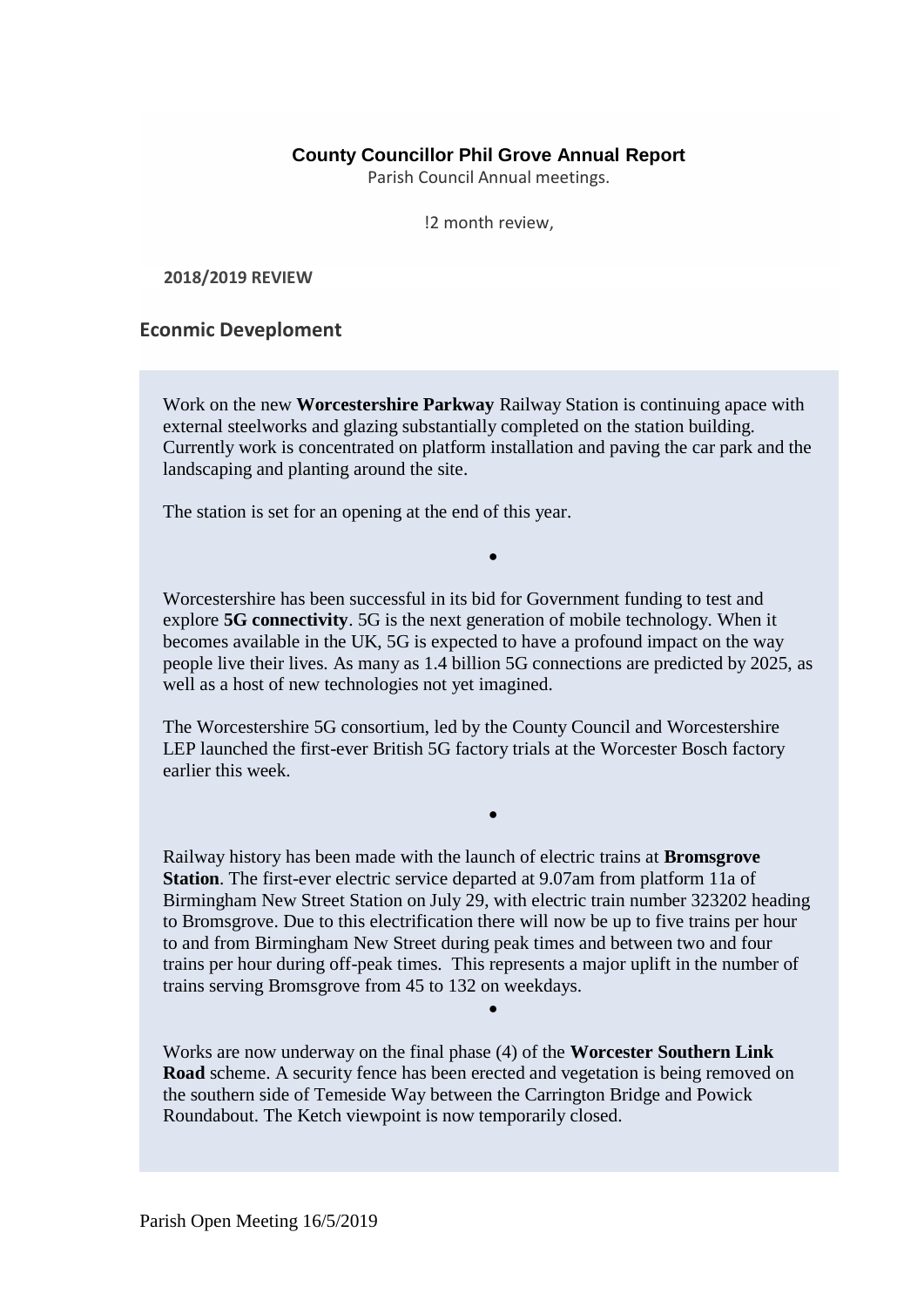## **CHILDREN AND FAMILIES**

The latest monitoring visit by **Ofsted Inspectors** has found that the Council has made progress in improving its services for children and young people who are at risk from sexual exploitation and those who go missing.

Inspectors described how children are proactively worked with to reduce the risk. The Council's more effective approach, said the report, had reduced the numbers of children and young people going missing.

Last year WCC's Cabinet approved recommendations for the development of a Wholly Owned Council Company as the alternative delivery model to deliver Children's Social Care.

•

The company name is **'Worcestershire Children First'.**

Cabinet will make a final decision around the scope and transfer of services and functions to Worcestershire Children First on 14 March and interviews are also scheduled to take place for the Chair of Worcestershire Children First and for a Director of Resources.

Over the next few weeks we will also begin the recruitment of the Non-Executive Directors (NEDS) that will sit on the company board. There will be five NEDs in total on the board, three of which will be recruited externally and the remaining two from within Worcestershire County Council: one councillor and one officer.

A phased shadow period will commence on 1 April enabling the Company Board to begin working as a team, and with representatives from the Council, to help prepare for Worcestershire Children First to go live on 1 October 2019.

•

Our **SEND Local Offer** website has been updated to provide easier access to information about provision within education, health and social care for children and young people who have Special Educational Needs (SEN) or are disabled, including those who do not have Education, Health and Care (EHC) plans.

The revamp also includes a dedicated email that people can use to contact the team directly, regarding any concerns they may have. You can view the website [here.](http://www.worcestershire.gov.uk/sendlocaloffer)

•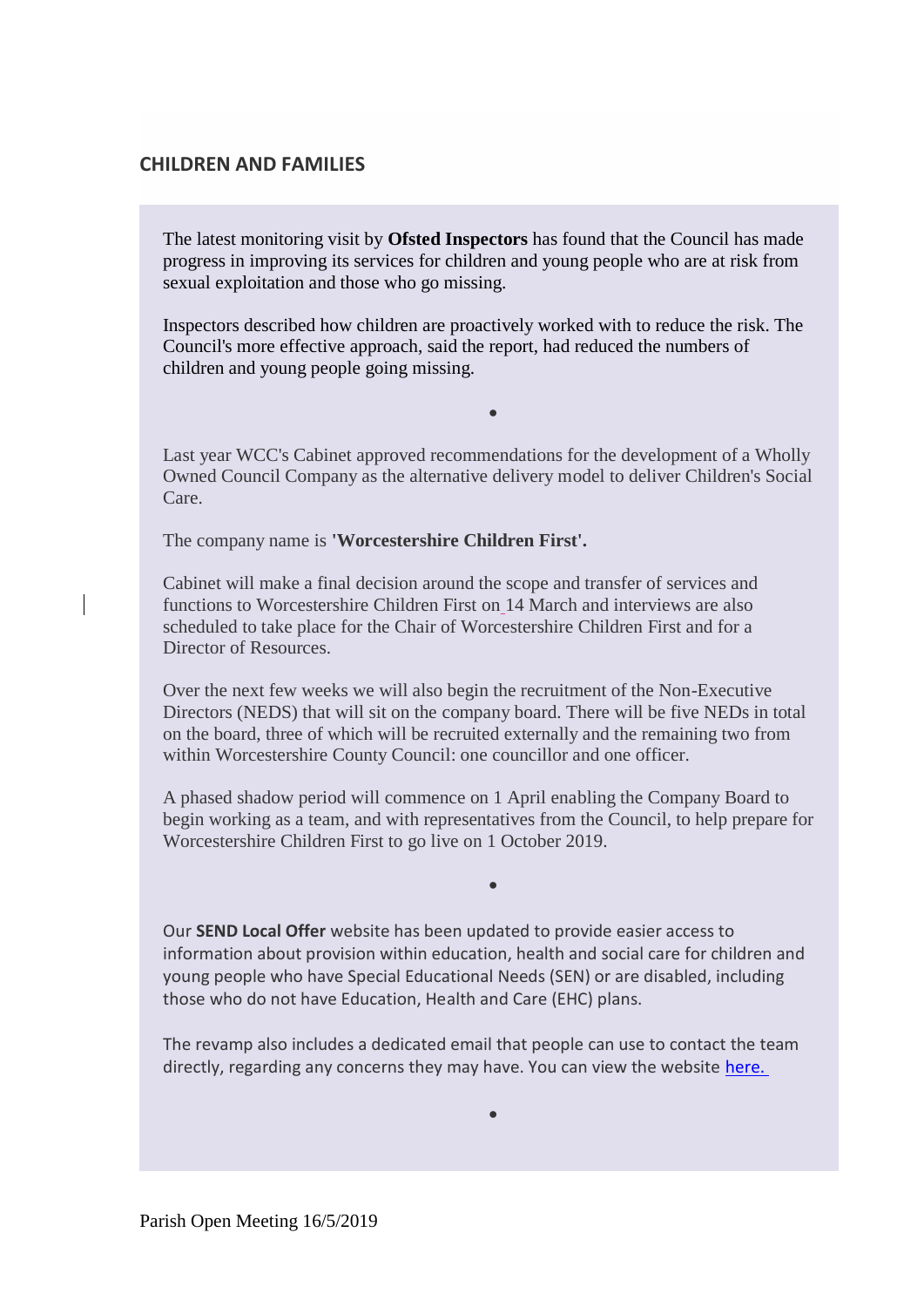For the new school term in September 2018, 91.4% of youngsters in Worcestershire were offered a place at their first choice secondary school. For primary school, 92.5% were given a spot at their first choice school.

This was slightly up on 2017 when 92.02% were offered a place at their top choice primary school. In total, 97% of applications across Worcestershire for both primary and secondary schools were made online

# **HEALTh AND WELLBEING.**

Adult Social Care turned 70 in 2018 and we were happy to celebrate this milestone.

We shared videos, stories and interesting facts about the history of social care and how adult social care is improving vulnerable adults' lives.

A 70th birthday card signed by members from across the Council was handed over to the Health Secretary in December. Councillor Adrian Hardman, Cabinet Member for Adult Social Care, and Richard Keble, the Assistant Director of Adult Services travelled down to London to personally hand the card over to Matt Hancock MP at the Department of Health and Social Care offices. The aim of the trip was to highlight that more needs to be done by Central Government to better fund adult social care in Worcestershire and across the country.

The work of an Adult's Social Care team at Worcestershire County Council was highlighted in a national report. The Young Adults Team gets a special mention in the 2017/18 Annual Report of the national Chief Social Worker for Adults, Lyn Romeo.

•

The team is a dedicated social work team that was set up to support transition from childhood to adulthood and minimise the stress of change for service users and their families or carers.

The case study included in Lyn Romeo's annual report showcases the work that the team does as a good example of collaboration across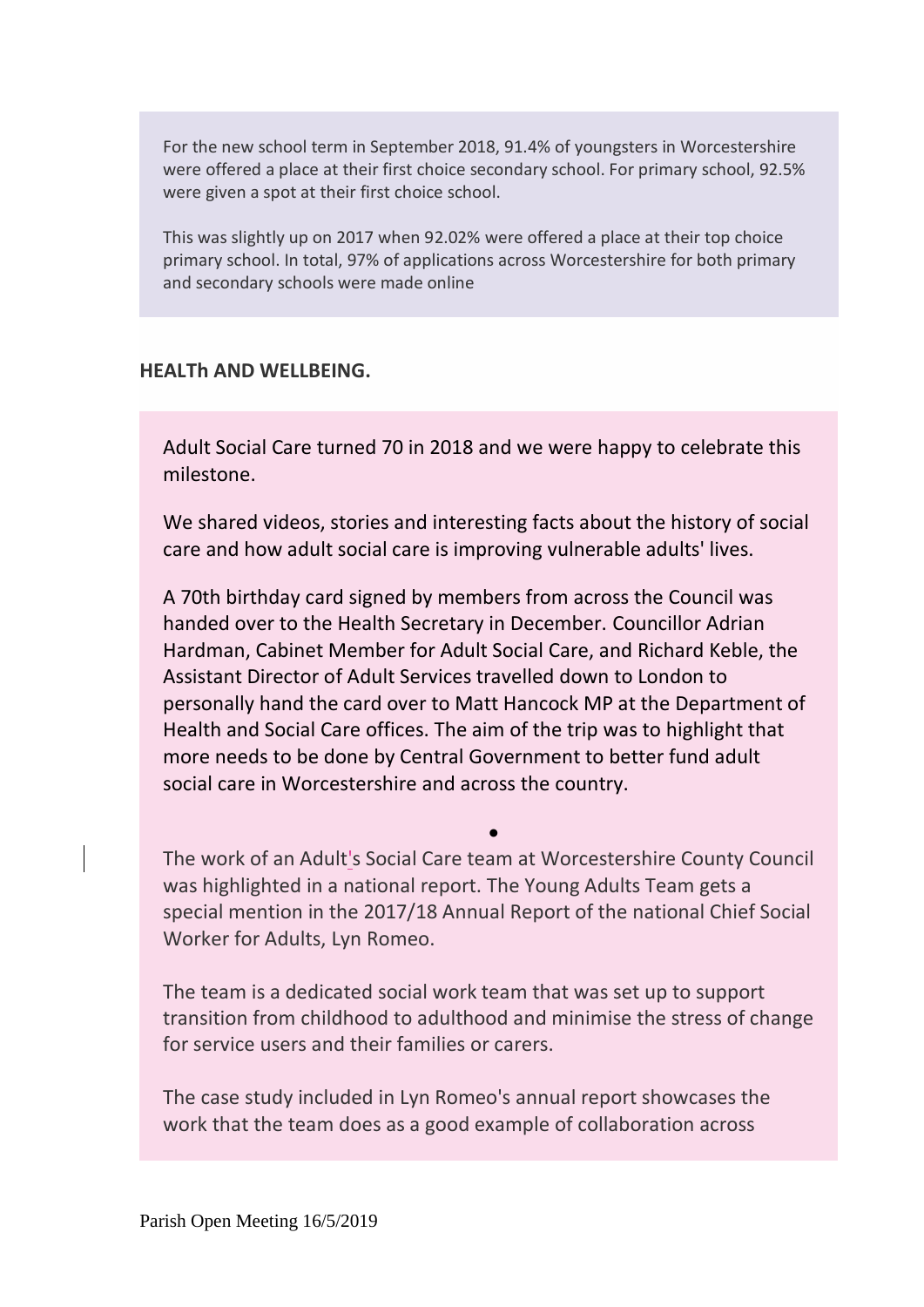adult's and children's services with skilled social workers promoting great outcomes, so congratulations to all those involved.

•

Worcestershire has been chosen as one of a handful of areas in England to change how we all think and act about mental health locally by becoming a Time to Change Hub.

Time to Change is a national campaign run by charities Mind and Rethink Mental Illness. Time to Change hubs are local partnerships which demonstrate their commitment to:

- Putting people with personal experience of mental health problems at the heart of their work
- Embedding anti-stigma and discrimination work locally, whether that be local schools, workplaces or other community settings
- Proactively campaigning to improve people's attitudes and behaviours towards mental health.

# **ENVIREOMENT**

At the time of writing we are hoping that we have avoided any significant snow events in the county this winter. We are also seeing much higher than expected temperatures for this time of year. Our gritting teams remain on alert however ready to act as necessary if required.

•

This year has seen significant investment in two schemes designed to alleviate flooding and keep key roads open. **New Road**, Worcester was raised last year and will allow the road to be operated two-way if necessary, keeping a key east-west route across the city open at times of significant flooding of the River Severn.

Similarly, works are set to be completed this spring at **Upton-upon-Severn**, where the A4104 which links the town with the strategic A38 is being raised and straightened to ensure business continuity and avoid lengthy diversions when the river is in flood.

•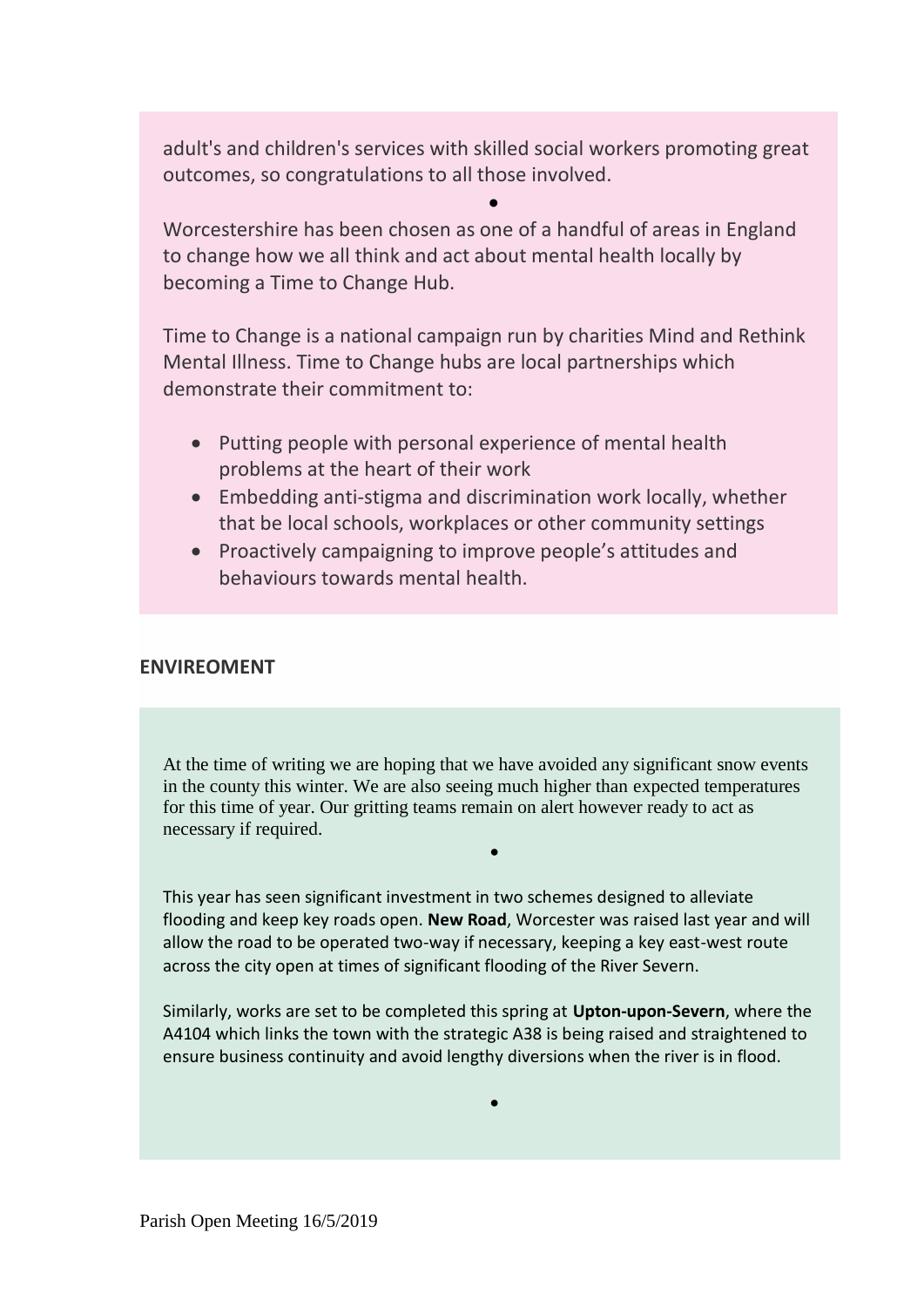We held a series of events last year alongside our partners at West Mercia Police as we launched the **Roads Focus** road safety campaign.

The campaign gave residents across the county an opportunity to share their views on Worcestershire's roads and offered education on the dangers of distracted driving.

Events were held in **Wolverley**, **Catshill**, **Bishampton**, **Feckenham** and **Hanley Swan** and were very well attended at each venue. Professional officers from Highways were joined by the West Mercia Police and Crime Commissioner, Traffic Officers, staff from the Safer Road Partnership as well as local County, District and Parish Councillors

•

Three parks managed by the County Council have been recognised by the **Green Flag Award Scheme** as some of the very best in the country. Worcester Woods Country Park, Waseley Hills Country Park, Rubery and St. Wulstan's Nature Reserve, Malvern have each been successful again in receiving Green Flag status. The international award, now into its third decade, is a sign to the public that the space boasts the highest possible environmental standards, is beautifully maintained and has excellent visitor facilities.

•

Worcestershire County Council has been crowned Council of the Year at the **West Midlands Energy Efficiency Awards**. The Award recognises the work that has been undertaken by the Council over the last year and the financial and carbon savings that have been achieved. Several projects have helped to contribute towards saving figures including Spend to Save and the Worcestershire Energy Switch. Through implementing a spend to save plan installing energy efficiency measures, the County Council reduced gas and electricity costs for their corporate sites by £125,000 compared with the previous year.

#### **COUNCIL UPDATE**

A new approach to promoting Worcestershire regionally, nationally and internationally was launched in late 2018. The ambition is to encourage businesses, organisations and individuals from across the county to get involved by championing Worcestershire.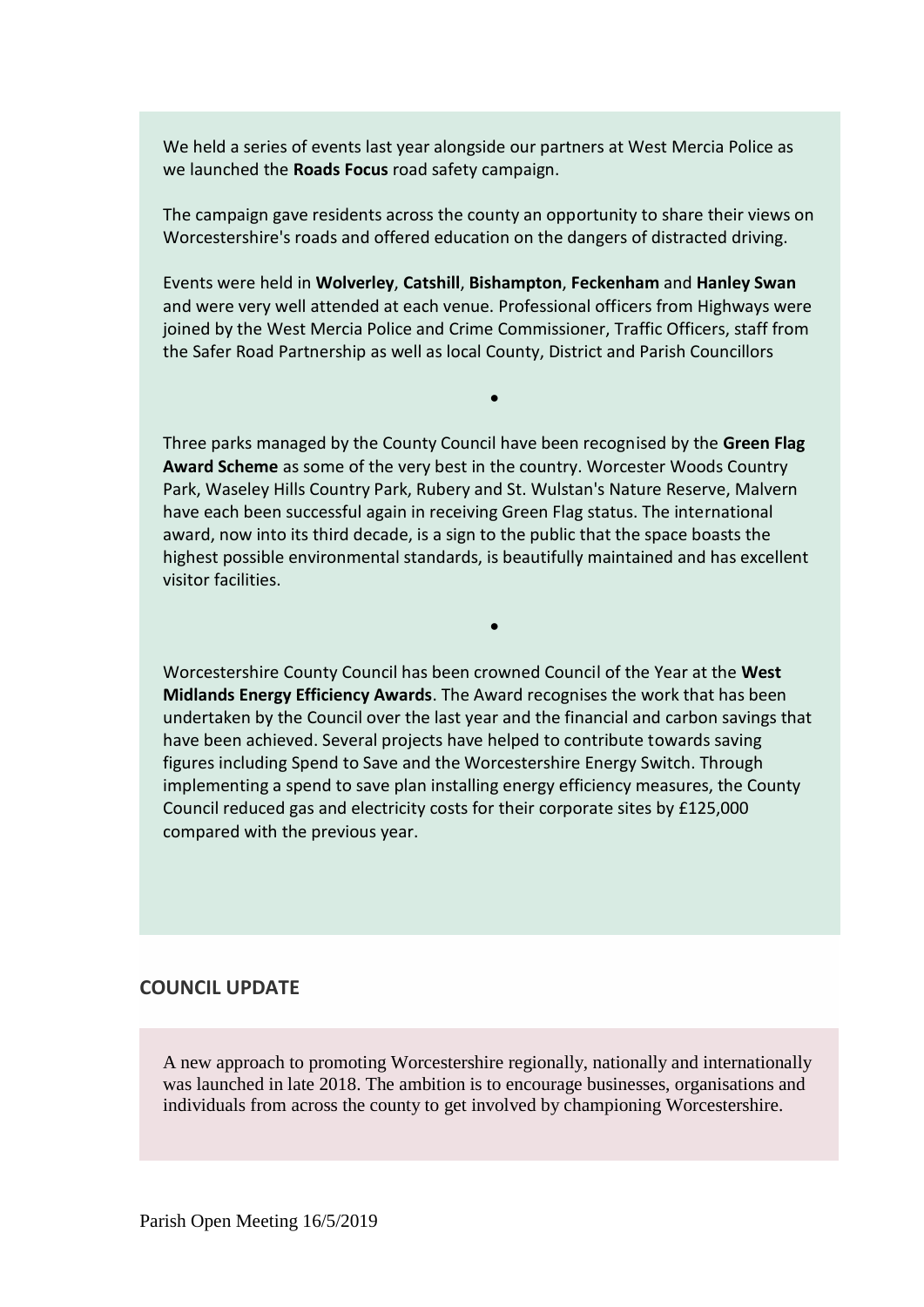The plan is to attract champions from all parts of the county to join the **Worcestershire 1000**. Branding has been developed to help to promote the county. A film has been produced to showcase Worcestershire.

The County Council supports the ambition of this new approach and hopes it will help us to attract more inward investment to Worcestershire. You can find out more and watch the promotional film by visiting the new website: [www.oneworcestershire.com](http://www.oneworcestershire.com/)

•

Following the commitment made by Worcestershire Leaders' Board last February to resettle up to 50 refugees via the Vulnerable Persons Relocation Scheme, WCC commissioned Refugee Action to deliver an integration and independence service for resettled refugees.

In addition to the 50 refugees that were resettled under the Scheme in 2016/17 we have since welcomed another 17 refugees to the county in 2018/19. These new families have been resettled in Bromsgrove and Malvern with a further three families, comprising 10 refugees, scheduled to arrive in March.

We are continuing to work with partners to identify further properties for resettlement, including the last remaining area Wychavon, and are currently on track to fulfil the current commitment by the end of this summer.

•

Summer resident roadshows were held across the county in 2018.

These annual roadshows gave officers and councillors the opportunity to meet and speak to residents, to answer questions and to raise awareness of the services that the Council provides. Amongst matters discussed were the Council budget, active living and understanding what people like best about living in Worcestershire.

The roadshows were at **Redditch Green Fair, Bewdley Riverside Market, Tenbury Countryside Show, Worcester Show, Pershore Plum Festival** and **Sanders Park, Bromsgrove 50th anniversary celebrations.**

We're delighted that the **Tour Series**, Britain's premier national cycle race series, will return to Worcestershire when Redditch hosts Round One on May 16, the eighth consecutive year that the event has been to the town.

•